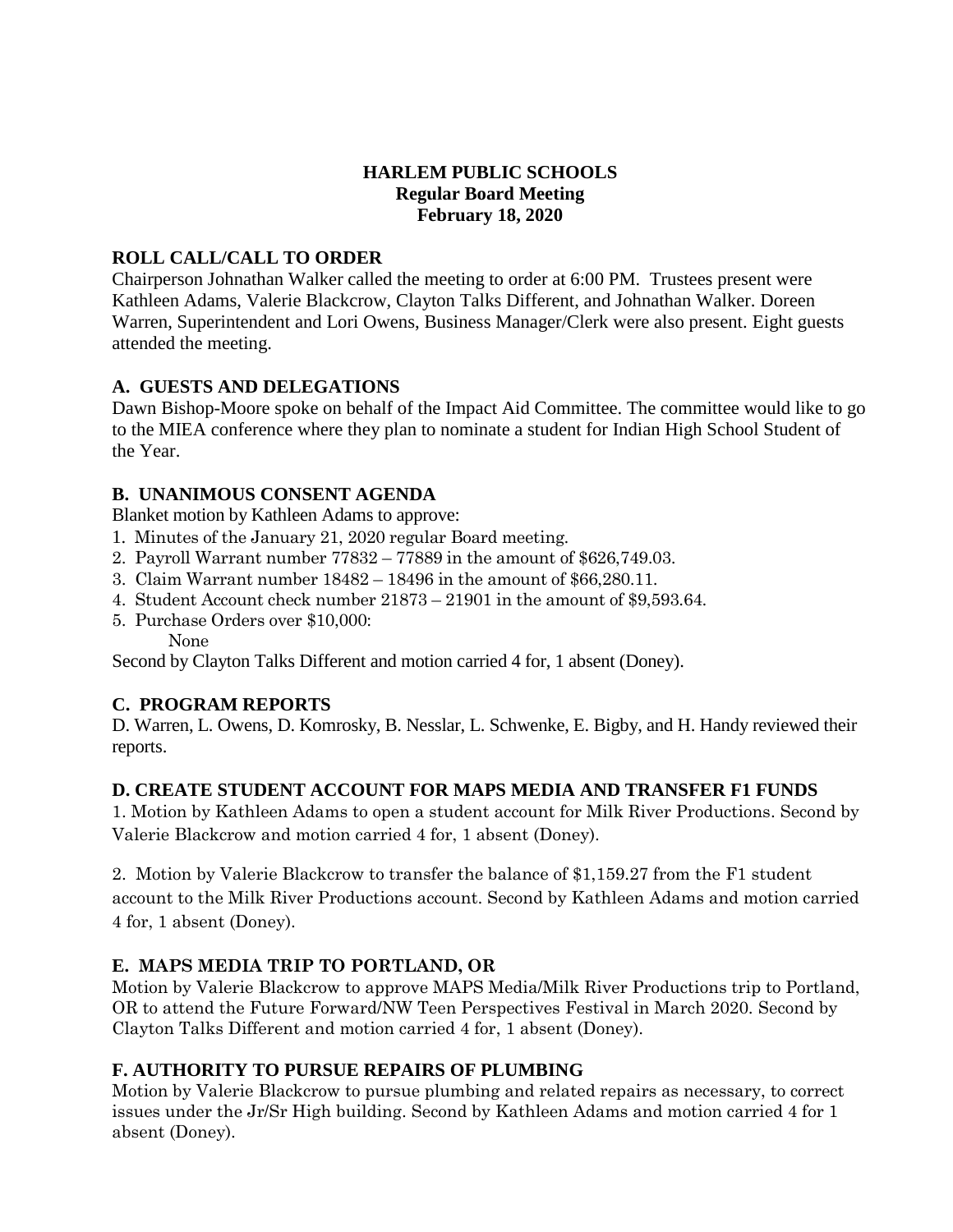#### **G. APPOINT FACILITIES COMMITTEE MEMBERS**

Motion by Clayton Talks Different to approve Valerie Blackcrow and Kathleen Adams as committee members of the Facilities Committee for SY 2019-20. Second by Kathleen Adams and motion carried 4 for 1 absent (Doney).

#### **H. CONSIDERATION FOR ISSUANCE OF CONTRACTS FOR COACHES/EXTRA-CURRICULAR POSITIONS**

- 1. Motion by Kathleen Adams to hire Gabe Guerrero as Junior High Track Coach for SY 2019-20 per the CBA. Second by Clayton Talks Different and motion carried 4 for, 1 absent (Doney).
- 2. Motion by Clayton Talks Different to hire Nate Mount as Junior High Girls Basketball Coach for SY 2020-21. Second by Kathleen Adams and motion carried 4 for, 1 absent (Doney).

### **I. CONSIDERATION FOR ISSUANCE OF CONTRACTS FOR 2019-20 CLASSIFIED STAFF**

Motion by Clayton Talks Different to hire Nicole Trottier as Asst. Cook for the remainder of SY 2019-20 per the CBA retro-active to February 18, 2020. Second by Kathleen Adams and motion carried 4 for, 1 absent (Doney).

### **J. CONSIDERATION FOR ISSUANCE OF CONTRACTS FOR 2020-2021 ADMINISTRATIVE SUPPORT STAFF/TEACHING SPECIALIST, SUPERINTENDENT AND PRINCIPALS**

- 1) Motion by Kathleen Adams to hire the following salaried Administrative Support Staff: Lori Owens – Business Manager (260 Days) and Marty Dirden – Director of Technology and Infrastructure (260 Days) for SY 2020-21. Second by Clayton Talks Different and motion carried 4 for, 1 absent (Doney).
- 2) Motion by Kathleen Adams to hire the following hourly Administrative Support Staff: Hilary Handy - Nurse (189 Days), Julie Lamebull – Title VII Coordinator (209 Days), and Michelle Sears – Administrative Assistant (260 Days) for SY 2020-21. Second by Clayton Talks Different and motion carried 4 for, 1 absent (Doney).
- 3) Motion by Kathleen Adams to hire Brigitte Hagen Teaching Specialist (182 days. 4 class periods/day) for SY 2020-21. Second by Clayton Talks Different and motion carried 4 for, 1 absent (Doney).
- 4) Motion by Kathleen Adams to hire Andreya Taylor K-6 Social Worker (187 days) for SY 2020-21. Second by Clayton Talks Different and motion carried 4 for, 1 absent (Doney).
- 5) Motion by Kathleen Adams to hire Shiloh Seymour Administrator (203 Days) for SY 2020-21. Second by Clayton Talks Different and motion carried 3 for, 1 against (Blackcrow), 1 absent (Doney).
- 6) Motion by Kathleen Adams to hire Evelyn Bigby Administrator (203 Days) for SY 2020-21. Second by Clayton Talks Different and motion carried 4 for, 1 absent (Doney).
- 7) Motion by Kathleen Adams to hire Doug Komrosky Administrator (203 Days) for SY 2020-21. Second by Clayton Talks Different and motion FAILED 1 for (Walker), 3 opposed, 1 absent (Doney).
- 8) Motion by Kathleen Adams to hire Bonnie Nesslar Administrator (203 Days) for SY 2020-21. Second by Clayton Talks Different and motion carried 4 for, 1 absent (Doney).